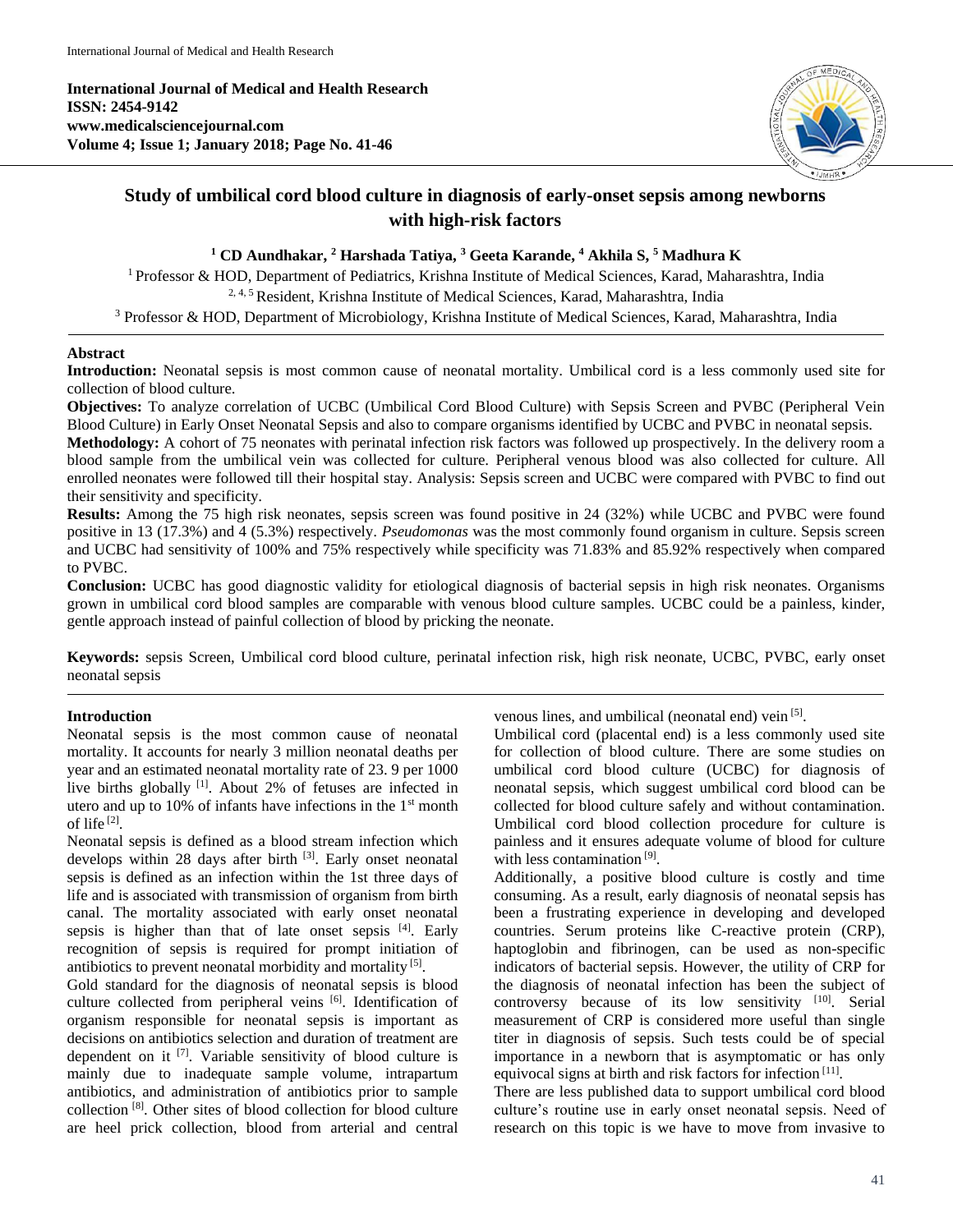non-invasive procedure in diagnosis of early onset sepsis. The early identification of septic neonates is difficult because subtle initial signs are not seen or not present.

#### **Aim**

To study UCBC in diagnosis of early-onset neonatal bacterial sepsis in high risk neonates.

## **Objectives**

To study correlation of UCBC with Sepsis Screen and PVBC in Early Onset Neonatal Sepsis (EONS), to compare organisms identified by UCBC & PVBC and to compare EONS among primigravida and multigravida mothers.

## **Methodology**

This prospective cohort study was conducted in Krishna Institute of Medical Sciences, Neonatal Intensive Care Unit (NICU) from December 2015 to May 2017, for 18 month duration. Sample size was calculated by using following formula:

Sample size (n) = 
$$
\frac{1.96^2 \times p \times (1-p)}{1^2}
$$

Taking prevalence (p) for positive umbilical cord blood cultute (UCBC) as 24.44% (Kalathia MB *et al.* 2013) [12] and allowable error at 10% the calculated sample size was 71 at 95% Confidence interval and design effect of 1. An additional sample of 10% was added to adjust sample loss due to attrision or contamination or any other unforseen events. So the final sample size was 78. In the present study 78 cases were recruited, however 2 blood samples were discarded due to contamination & 1 neonate expired due to DIC (Disseminated Intravascular Coagulation). So, finally 75 cases were included in the final analysis.

Newborns admitted to our hospital at a risk of developing sepsis based on presence of two or more risk factors were considered for inclusion in the study. Risk factors of EONS were prematurity, prolonged and/or premature rupture of membranes, prolonged labor (>24h), foul smelling liquor, maternal fever, frequent vaginal examination, instrumental delivery, and low birth weight < 2500gm.

Healthy newborns with no antenatal risk factors for EONS, very low birth weight babies (<1500gm), outborn babies, babies with congenital anomalies or babies who expired before collection of data were excluded from the study.

The study was approved by institutional ethics committee before initiation. Written informed consent was obtained from the parents of newborns prior to the enrolment of subjects in the study.

#### **Methods**

All newborns enrolled in the study were admitted to neonatal intensive care unit for observation. Clinical data for these neonates were recorded prospectively and in the delivery room a blood sample from the umbilical vein was sent for culture.

#### **Method of umbilical cord blood collection**

Umbilical cord was clamped at the placenta side and the infant

side. Cord was wiped with 70% isopropyl alcohol using sterile technique. Using a sterile 22-guage needle and syringe, approximately 3.5 to 4 ml of blood was drawn into the syringe from umbilical vein. Needle was replaced from syringe with new sterile needle and culture bottle top was cleaned with alcohol. 1.5 ml blood was injected in aerobic blood culture bottle & remaining blood sample was sent to laboratory for sepsis screen.



**Fig 1:** Blood culture bottle



**Fig 2:** Umbilical cord blood collection

#### **Peripheral Vein blood collection**

After providing routine care, collection of peripheral vein blood was done using sterile technique in a separate culture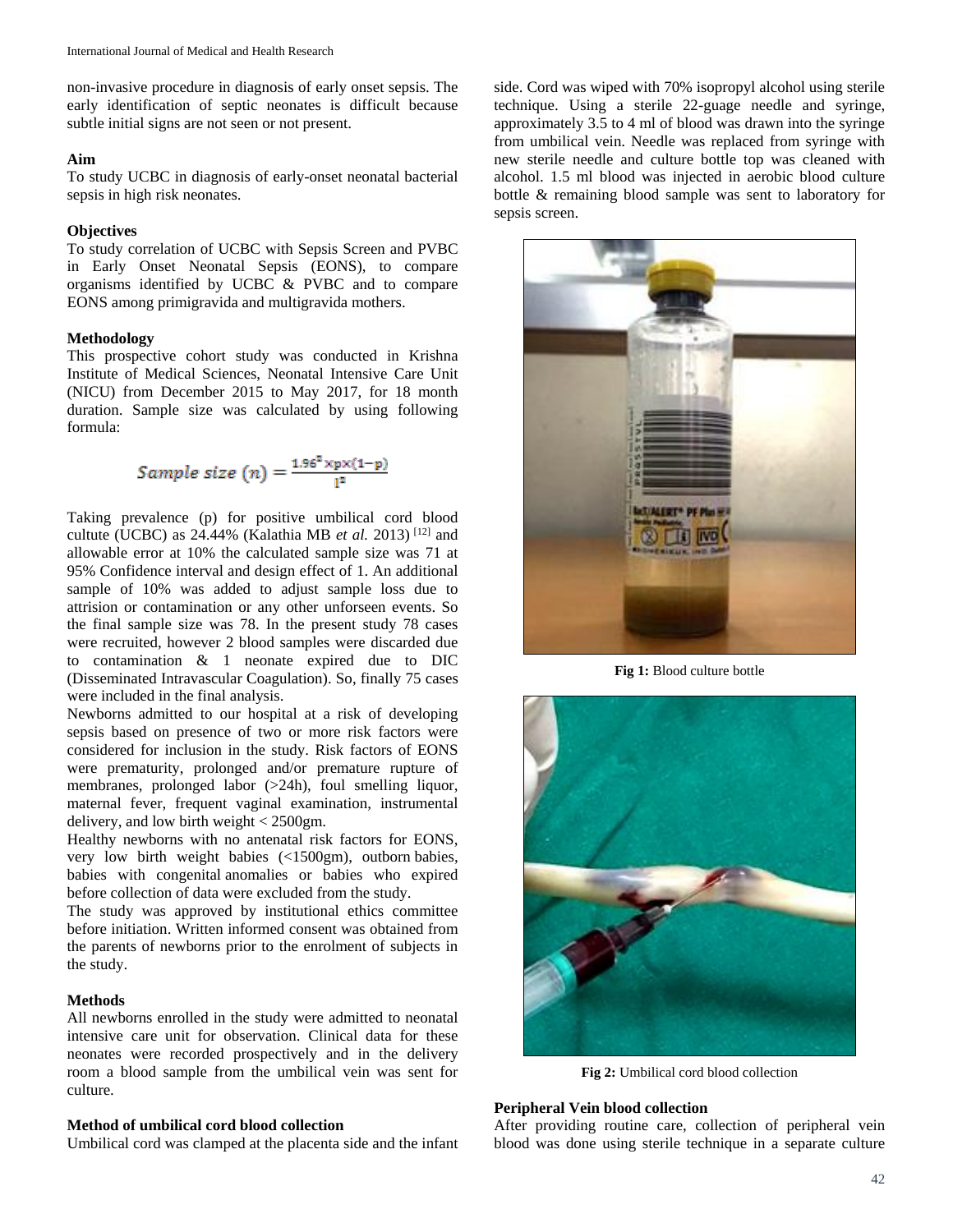bottle and labeled. Both culture samples were immediately taken to microbiology laboratory for further processing.

#### **Clinical Diagnosis of Sepsis**

Newborns were examined for any clinical feature of sepsis such as lethargy, tachycardia, abdominal distension, intercostal retractions, grunting, increased aspirates, hypotension, hypoglycaemia, pallor, apnoea, abnormal skin color, bradycardia, sclerema, shock, and features of disseminated intravascular coagulation.

## **Sepsis Screen**

Newborns were subjected to a sepsis screen (Total leucocyte count, absolute neutrophil count, I: T ratio, C-reactive protein, mESR) on admission. Sepsis screen was considered positive if two or more parameters were abnormal. All newborns were

#### **Results**

followed till the end of their hospital stay. Baseline characteristics such as sex, gestational age, weight, risk factors for sepsis, clinical features, and sepsis screen reports, UCBC and PVBC reports were recorded.

## **Statistical analysis**

Qualitative variable are presented as frequency and percentage while quantitative variables are presented in term of mean and standard deviations. Statistical significance was calculated by chisquare test for categorial variables and by t test for continuous variable. P value less than 0.05 was considered as statistically significant.

The validity of UCBC for diagnosis of early neonatal sepsis was measured by mean of sensitivity, specificity, positive predictive value and negative predictive value.

|                        | Frequency | Percentage |
|------------------------|-----------|------------|
| <b>Gestational Age</b> |           |            |
| $<$ 34 weeks           | 13        | 17.3       |
| 34-36 weeks            | 35        | 46.7       |
| 37-38 weeks            | 24        | 32.0       |
| >38 weeks              | 3         | 4.0        |
| Sex                    |           |            |
| Male                   | 48        | 64.0       |
| Female                 | 27        | 36.0       |
| Birth Weight (gms)     |           |            |
| 1500-1999              | 42        | 56.0       |
| 2000-2500              | 28        | 37.3       |
| >2500                  | 05        | 6.7        |
| Maternal Age (yrs.)    |           |            |
| $\leq$ 20 years        | 5         | 6.7        |
| $21-25$ years          | 27        | 36.0       |
| $26-30$ years          | 31        | 41.3       |
| $>30$ years            | 12        | 16.0       |
| Mode of delivery       |           |            |
| Caesarean section      | 44        | 58.7       |
| Vaginal Delivery       | 31        | 41.3       |

**Table 1:** Distribution of cases

Among the 75 neonates, mean gestational age was 36.6 weeks with standard deviation of 0.7 weeks, male to female ratio was 1.8:1, mean birth weight was 1956 grams with standard deviation of 667 grams, mean maternal age was 26.1 year with standard deviation of 5.8 years.

(84%) were having low birth weight, 27 (36%) were having Prolonged rupture of membrane, 28 (37.3%) were having premature rupture of membrane, 6 (8%) had birth asphyxia and in 8 (10.7%) cases mother had fever. All of them had more than one risk factor.

Among the 75 neonates, 37 (49.3%) were premature, 63

Table 2: Distribution of cases according to sepsis screen

|          | <b>Sepsis Screen</b> | Percentage | UCBC | <b>Percentage</b> | <b>PVBC</b> | Percentage |
|----------|----------------------|------------|------|-------------------|-------------|------------|
| Positive | ∠⊣                   | 32.00      |      | $1 \pi$<br>.      |             | ن. ب       |
| Negative |                      | 68.00      | 62   | o٠<br>84.         | -           | 94.7       |

As shown in table 3, 24 (32%) cases were having positive sepsis screen, 13 (17.3%) found to have UCBC result positive and 4 (5.3%) neonates found to have PVBC result positive. In

3 cases both, UCBC and PVBC were positive. All positive samples in UCBC and/or PVBC had shown sepsis screen positive.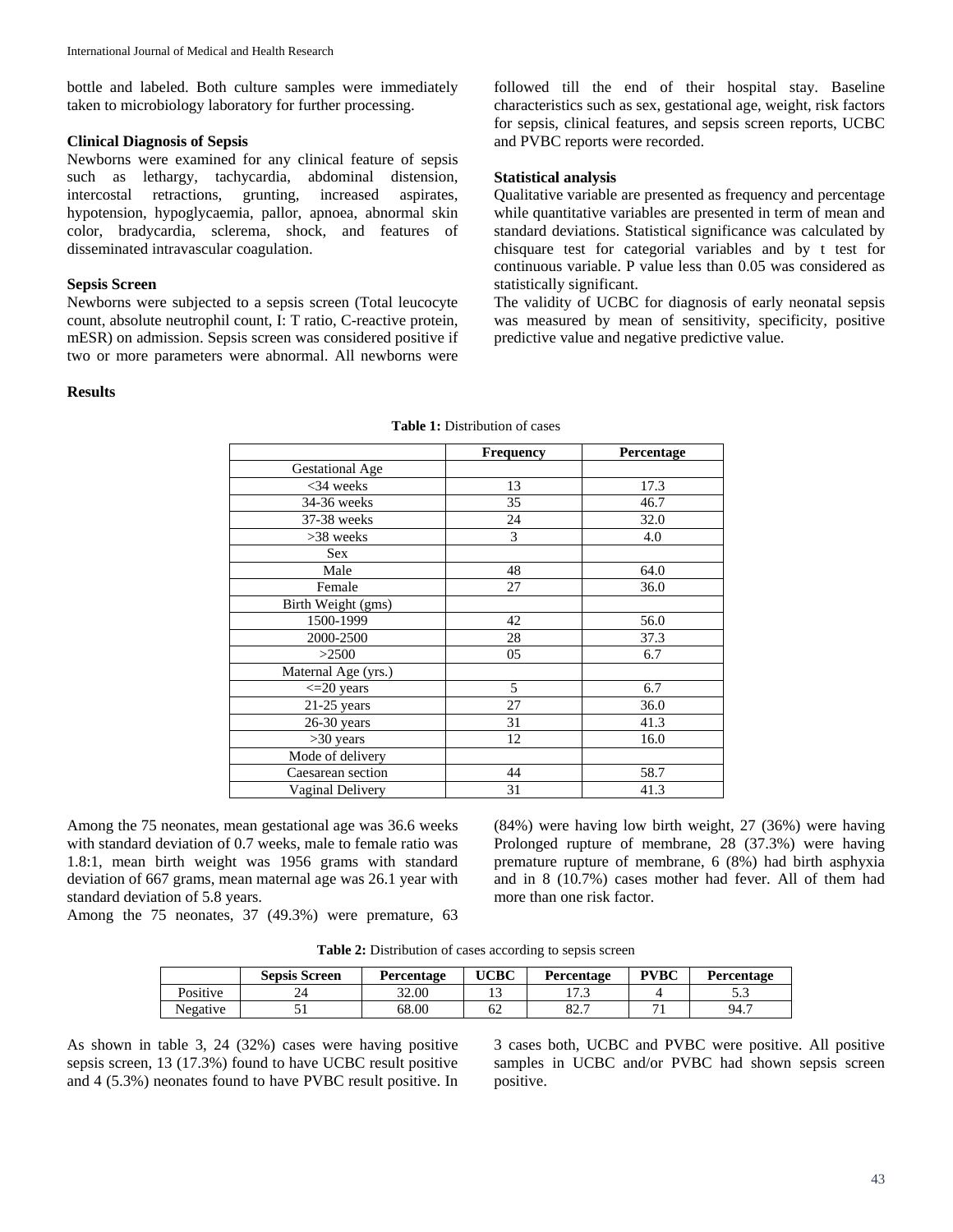|                      | <b>Umbilical Cord Blood Culture</b> |               |                  |               |  |
|----------------------|-------------------------------------|---------------|------------------|---------------|--|
| <b>Sepsis Screen</b> | <b>Positive</b>                     |               | <b>Negative</b>  |               |  |
|                      | <b>Frequency</b>                    | $\frac{0}{0}$ | <b>Frequency</b> | $\frac{6}{9}$ |  |
| Positive             |                                     | 61.53         | 16               | 25.8          |  |
| Negative             |                                     | 38.46         |                  | 74.2          |  |
| Total                |                                     | 100.0         |                  | 100.0         |  |

**Table 3:** Diagnostic efficiency of Sepsis screen compare to UCBC

Comparison of sepsis screen results with PVBC results found sensitivity of sepsis screen 61.54% and specificity 74.19%. Positive and negative predictive values were 33.33% and 72% respectively.

**Table 4:** Diagnostic efficiency of Sepsis screen compare to PVBC

|                      | <b>Peripheral Venous Blood Culture</b> |               |                  |               |  |
|----------------------|----------------------------------------|---------------|------------------|---------------|--|
| <b>Sepsis Screen</b> | <b>Positive</b>                        |               | <b>Negative</b>  |               |  |
|                      | <b>Frequency</b>                       | $\frac{0}{0}$ | <b>Frequency</b> | $\frac{0}{0}$ |  |
| Positive             |                                        | 100.0         | 20               | 28.2          |  |
| Negative             |                                        | 0.0           |                  | 71.8          |  |
| Total                |                                        |               |                  |               |  |

In comparison to PVBC, sensitivity of sepsis screen was found to be 100% and specificity was 71.83%. Positive and negative predictive values were 16.67% and 100% respectively. All PVBC positive had sepsis screen positive.

**Table 5:** Diagnostic efficiency of UCBC compare to PVBC

| <b>Umbilical Cord</b><br><b>Blood Culture</b> | <b>Peripheral Venous Blood Culture</b> |               |                  |               |
|-----------------------------------------------|----------------------------------------|---------------|------------------|---------------|
|                                               | <b>Positive</b>                        |               | <b>Negative</b>  |               |
|                                               | <b>Frequency</b>                       | $\frac{6}{9}$ | <b>Frequency</b> | $\frac{0}{0}$ |
| Positive                                      |                                        | 75.0          |                  | 14.1          |
| Negative                                      |                                        | 25.0          |                  | 85.9          |
| Total                                         |                                        |               |                  |               |

In comparison to PVCB, the sensitivity of UCBC was found to be 75% and specificity was 85.92%. Positive and negative predictive values were 23.08% and 98.39% respectively.

**Table 6:** Organism found in UCBC& PVBC

| Organism              |                  | <b>UCBC</b> | <b>PVBC</b>      |            |  |
|-----------------------|------------------|-------------|------------------|------------|--|
|                       | <b>Frequency</b> | Percentage  | <b>Frequency</b> | Percentage |  |
| Group B Streptococcus |                  | 2.7         |                  | 1.3        |  |
| E. coli               |                  | 4.0         |                  | 1.3        |  |
| Staphylococcus aureus |                  | 1.3         |                  | 0.0        |  |
| Klebsiella            |                  | 2.7         |                  | 0.0        |  |
| Acinetobacter         |                  | 1.3         |                  | 0.0        |  |
| Pseudomonas           |                  | 5.3         | $2*$             | 2.7        |  |
| No Growth (sterile)   | 62               | 82.7        | 71               | 94.7       |  |
| Total                 | 75               | 100.0       | 75               | 100.0      |  |

\*One sample was positive in PVBC only, it was negative in UCBC.

Culture isolate in UCBC samples showed Group B *Streptococcus* growth in 2 (2.7%) samples. Out of these one was also found positive in PVBC. *E. coli* was found in 3 (4%) samples in UCBC but found in only 1 sample in PVCB. *Pseudomonas* grows in 4 (5.3%) samples in UCBC and was found positive in 2 (2.7%) sample in PVCB. *Klebsiella* (2.7%), *Acinetobacter* (1.3%) and *Staphylococcus* (1.3%)

were found positive only in UCBC. Out of four samples found positive in PVBC, three had shown same results in UCBC. One sample was negative in UCBC but found positive in PVBC (*Pseudomonas*). In UCBC 62 (82.7%) samples did not show any growth while in PVBC 71 (94.7%) samples did not show any growth.

| <b>Risk factor</b>                     | <b>UCBC</b>       | P value           |       |
|----------------------------------------|-------------------|-------------------|-------|
|                                        | Positive $(n=13)$ | Negative $(n=59)$ |       |
| Prematurity $(<35$ weeks)              | $10(76.9\%)$      | 27 (45.8%)        | 0.03  |
| Low birth weight $(<2500)^*$           | 13 (100.0%)       | 50 (84.7%)        |       |
| Maternal fever $(>100.4F)$             | $4(30.8\%)$       | $4(6.8\%)$        | 0.009 |
| Prolonged rupture of membrane (>18hrs) | $9(69.2\%)$       | 18 (30.5%)        | 0.006 |
| Premature rupture of membrane          | 8(61.5%)          | 20 (33.9%)        | 0.047 |
| Birth asphyxia                         | $3(23.1\%)$       | $3(5.1\%)$        | 0.02  |

**Table 7:** Bivariate analysis of risk factors with UCBC results

\*One of the cell value was zero (BW>2500gm and UCBC positive) p value was not calculated

All risk factors like Prematurity, Low birth weight, Premature rupture of membrane, and birth asphyxia was significantly  $(p<0.05)$  associated with UCBC growth / positivity. Similarly maternal fever and prolonged rupture of membrane was highly

significantly (p<0.01) associated with UCBC positivity.

## **Discussion**

The present prospective cohort study was conducted among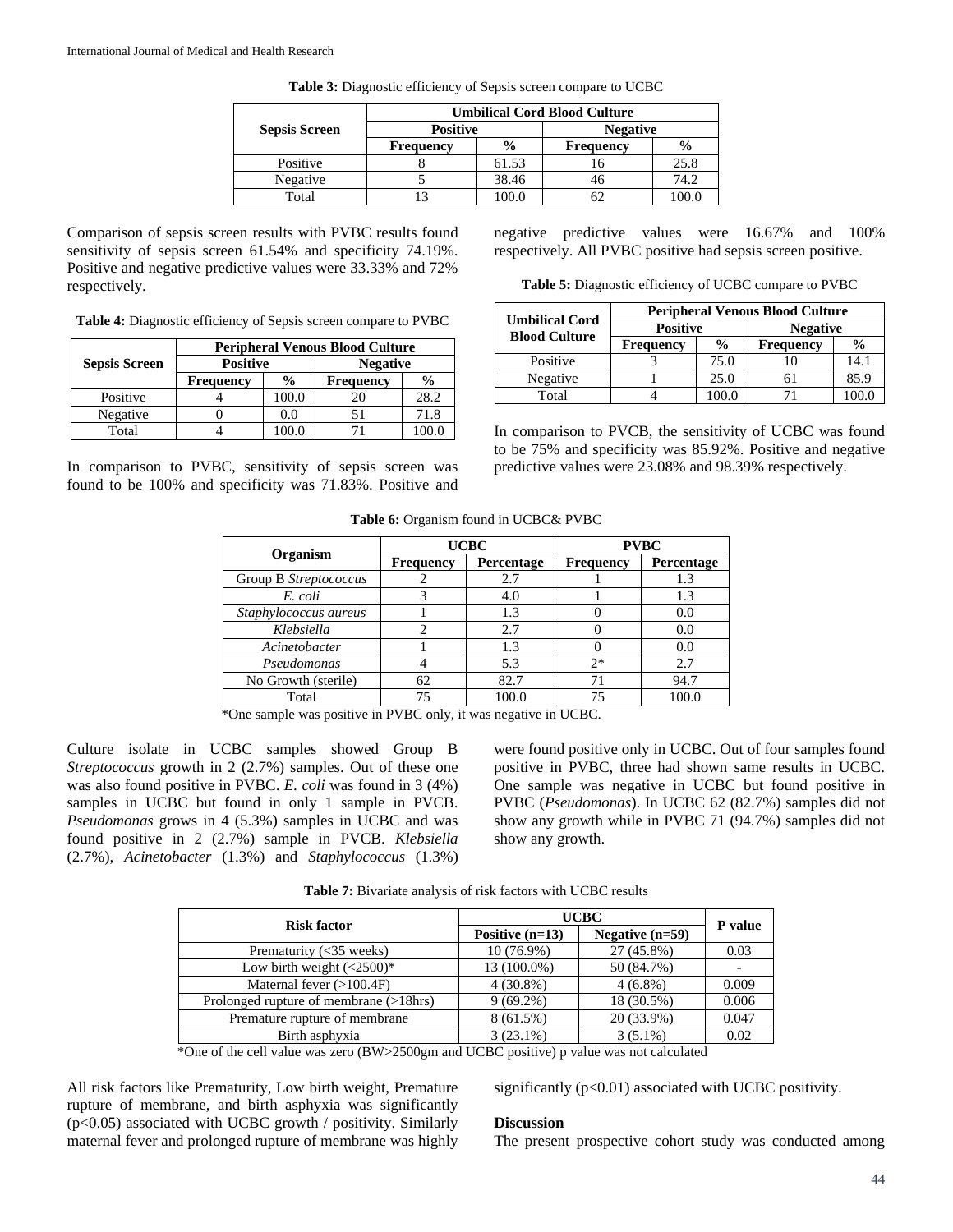75 neonates having risk of developing early onset neonatal sepsis. Sepsis is one of the most common infectious conditions in the neonatal period, and remains a major source of morbidity and mortality despite extraordinary progress in the field of neonatology in recent years  $[13]$ .

Early onset sepsis typically manifests as a fulminant, multisystem illness usually acquired by vertical transmission from the mother. Late-onset sepsis may occur as early as postnatal day 3, but is more common after the first week of life and is usually a progressive illness characterized by focal infection. The case fatality rate is higher in Early onset neonatal sepsis (EONS) as compared with Late onset sepsis [14] .

In our study among the 75 neonates, 13 (17.3%) found to have Umbilical Cord Blood Culture (UCBC) result positive while remaining 62 (82.7%) did not show any growth. Thus, in high risk neonates umbilical blood culture positivity was 17.3%. In a study by Kalathia MB *et al.* [12] 24.44% patient had positive UCBC growth. In a study of Pryles et al. [15], umbilical cord culture positive rate was 47% in high-risk newborns. Herson *et al.*, in their study had UCBC positivity in 20% (7 out of 35) in high-risk newborns<sup>[16]</sup>. In a study by Fos *et al.* [17], 43% (13) out of 30) UCBC were positive in high risk for sepsis newborns.

Collecting UCBC is studied years back by a few researchers. In 1963, Pryles *et al.* <sup>[15]</sup>, reported effect of chorioamniotic infection on newborns by using UCBC in 150 patients. In 1966, Albers and Tyler<sup>[18]</sup>. studied umbilical cultures for diagnosis of neonatal sepsis. In 1981, Polin *et al.* <sup>[19]</sup>, reported use of UCBC for diagnosis of neonatal sepsis by collecting 200 UCBC. In their study, Herson *et al.* [16] , used blood collected from umblical vein from placental surface from 81 newborns and concluded it to be an useful addition in newborn at-risk for sepsis.

Growth of microorganism in a PVBC sample is the gold standard for diagnosis of neonatal sepsis [20-23]. Volume of blood sample collected is important factor in blood culture positivity. A major problem of PVBC is difficulty in collecting adequate volume of blood  $[8]$ . Antibiotics administration before collecting blood sample is a common reason for no growth in PVBC  $[24]$ . Health care providers with increased skills are needed to perform venipuncture of a neonate, and these highly skilled providers must spare so much time to obtain a newborn blood sample [20].

In 2005, Hansen *et al.* [9], assessed paired results of cord blood and venous blood for complete blood counts for analysis in 113 newborns. The conclusion was cord blood could be safely substituted for infant blood in sepsis evaluations of asymptomatic term infants.

In 2006, Costakos *et al.* <sup>[25]</sup>, has substituted conventional blood culture collection with umbilical cord blood sample as part of universal screening for early-onset sepsis based on maternal risk factors and reported about the process of collecting UCBC and showed the method is reliable and less painful.

In 2010, Fos *et al.* <sup>[17]</sup>. had collected UCBCs of 30 newborns samples and concluded that UCBC represents more easier and sensible way of diagnosis of neonatal sepsis.

We analyzed samples of 75 newborns. Sample size of abovementioned studies ranged from 30 to 319. Studies by Herson *et al.*, and Fos *et al.*, closely resemble our study, which

focused on perinatal risk factors of neonatal sepsis. Herson *et al.*, had a sample size of 81 and Fos *et al.*, had an effective sample size of 30 UCBCs.

Diagnosis of sepsis was made based on positive PVBC. In our study among the 75 neonates, 4 (5.3%) neonates found to have Peripheral Venous Blood culture (PVBC) result positive while remaining 71 (94.7%) did not show any growth. Thus, in high risk neonates Peripheral Venous blood culture positivity rate was 5.3%.

Chacko and Sohi [13] have shown sepsis rate of 20.6% in highrisk newborns and 0.5% of no risk newborns. Fos *et al.* [17], has shown a sepsis rate of 28% in high-risk newborns. Pryles *et al.* [15] , have shown a sepsis rate of 31% in neonates with high risk of sepsis.

In present study, culture isolate in UCBC samples showed Group B *Streptococcus* growth in 2 (2.7%) samples. Out of these one was also found positive in PVBC. *E. coli* was found in 3 (4%) samples in UCBC but found in only 1 sample in PVCB. *Pseudomonas* growth in 4 (5.3%) samples in UCBC and was found positive in 2 (2.7%) sample in PVCB. *Klebsiella* (2.7%), *Acinetobacter* (1.3%) and *Staphylococcus aureus* (1.3%) were found positive only in UCBC. Out of four samples found positive in PVBC, three had shown same results in UCBC. One sample was negative in UCBC but found positive in PVBC (*Pseudomonas*) In UCBC, 62 (82.7%) samples did not show any growth while in PVBC 71 (94.7%) samples did not show any growth.

In the study by Fos  $Et$   $al$ .  $[17]$ , gram-positive and gram-negative organisms constituted 50% each. According to National neonatal perinatal database of India of 2002-03, organisms causing sepsis in intramural babies were *Klebsiella* (32.5%), *Staphylococcus aureus* (13.6%), *E. coli* (10.6), *Pseudomonas* (5.6%), and *Acinetobacter* (2.7%) [26] . A study of Sundaram *et al.* [27] , showed, nonfermenting gram-negative bacilli found in 30% of cultures, with *S. aureus* (20%), *Klebsiella* (12%), *Acinetobacter* (5%), and *Pseudomonas* in (4%). In these studies, gram-negative organisms were predominant, but organism profiles were different from our study. However, recent studies from India showed similar organism profile as in our study. A study by Bhat et al. <sup>[28]</sup>, showed 90.8% organisms were gram-negative and commonest organism were *Pseudomonas* (33.2%), *Klebsiella* (31.2%), *Acinetobacter*  $(14.4\%)$ , and *E. coli* (4.4%). In a study by Chacko and Sohi<sup>13</sup> *Pseudomonas* was found in 60% culture positive sepsis, followed by *Klebsiella* (13%) *S. aureus* (13%), and *E. coli* (7%). Other study of Pais *et al.* <sup>[29]</sup>, suggested that commonest organism growth was of *Pseudomonas* in early-onset sepsis  $(11.46\%)$ .

In our study out of 24 positive sepsis screen, 4 were showed growth on PVBC. The sensitivity of sepsis screen was found to be 100% and specificity was 71.83%. Positive and negative predictive values were 16.67% and 100% respectively. In a study by Kalathia MB *et al.* [12] all positive PVCB culture reports were from the patient having clinical diagnosis of sepsis, and sepsis screen was positive in all these newborns.

## **Conclusion**

From our study we conclude that UCBC has good diagnostic validity for etiological diagnosis of bacterial sepsis in highrisk neonates as compared with PVBC. Meticulous &